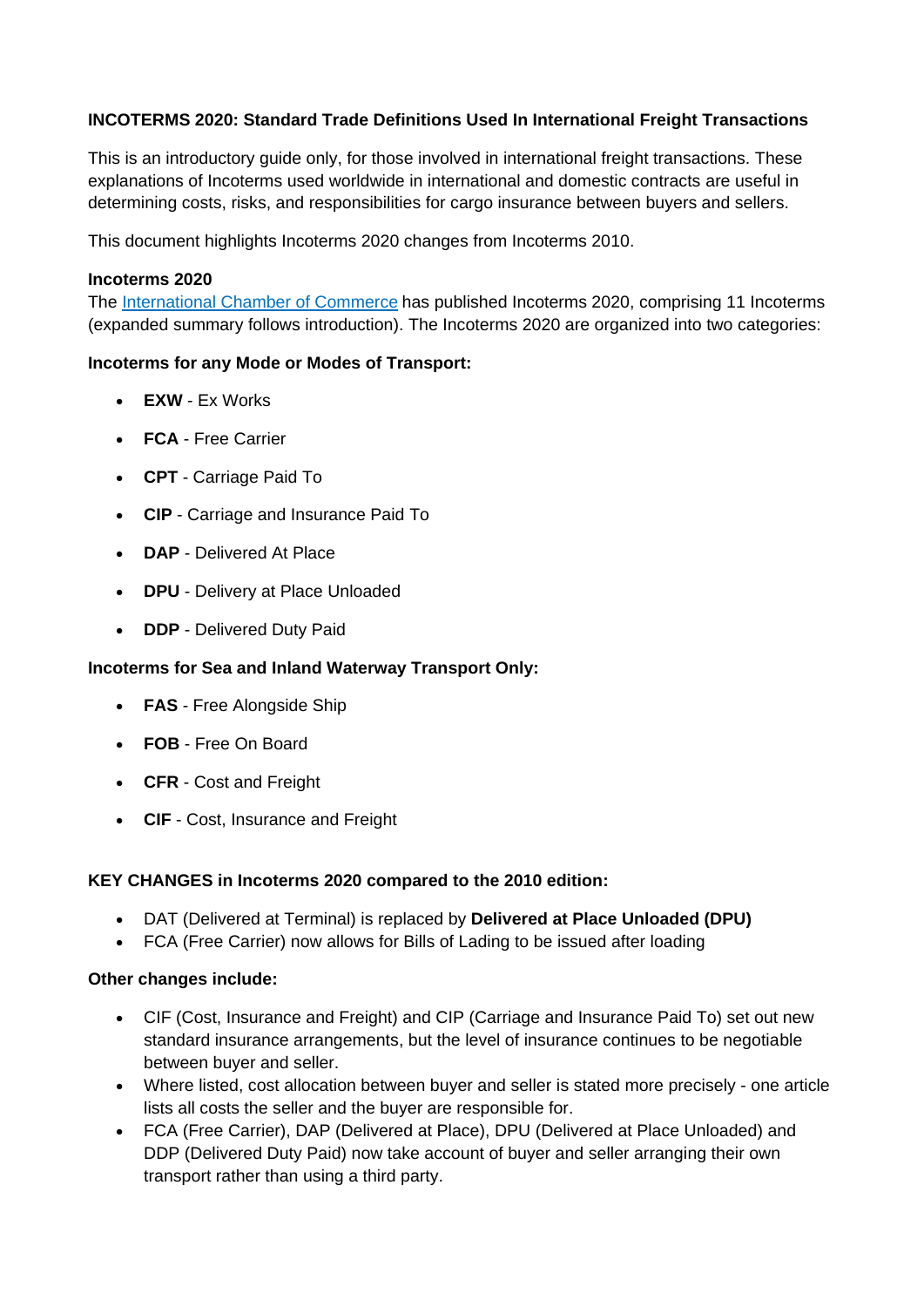- Security-related obligations are now more prominent.
- CIP now requires as default insurance coverage ICC A or equivalent. It was ICC C under Incoterms 2010. Required insurance coverage under CIF remains.

# **Incoterms 2020: Expanded Summary**

**Note:** an Incoterm must be accompanied by a "named place" or "named port" ex. "FOB Sydney", "EXW Tahiti"

| <b>EXW</b><br>(Ex Works - named place of<br>delivery)                        | May be used for all transport modes.<br>The buyer bears all costs and risks involved in taking the<br>goods from the seller's premises to the desired destination.<br>The seller's obligation is to make the goods available at his<br>premises (works, factory, warehouse). This term represents<br>minimum obligation for the seller.                                                                                                                                                                                  |
|------------------------------------------------------------------------------|--------------------------------------------------------------------------------------------------------------------------------------------------------------------------------------------------------------------------------------------------------------------------------------------------------------------------------------------------------------------------------------------------------------------------------------------------------------------------------------------------------------------------|
| <b>FCA</b><br>(Free Carrier - named place of<br>delivery)                    | May be used for all transport modes.<br>The seller's obligation is to hand over the goods, cleared for<br>export, into the charge of the carrier named by the buyer at<br>the named place or point. If no precise point is indicated by<br>the buyer, the seller may choose within the place or range<br>stipulated where the carrier shall take the goods into his<br>charge. When the seller's assistance is required in making<br>the contract with the carrier the seller may act at the buyers<br>risk and expense. |
| <b>CPT</b><br>(Carriage Paid To - named place<br>of destination)             | May be used for all transport modes.<br>The seller pays the freight for the carriage of goods to the<br>named destination. The risk of loss or damage to the goods<br>occurring after the delivery has been made to the carrier is<br>transferred from the seller to the buyer. This term requires<br>the seller to clear the goods for export.                                                                                                                                                                          |
| <b>CIP</b><br>(Carriage & insurance Paid to -<br>named place of destination) | May be used for all transport modes.<br>The seller has the same obligations as under CPT but has<br>the responsibility of obtaining insurance against the buyer's<br>risk of loss or damage of goods during the carriage. The<br>seller is required to clear the goods for export however is<br>only required to obtain insurance on minimum coverage. This<br>term requires the seller to clear the goods for export.                                                                                                   |
| <b>DAP</b><br>(Delivered At Place - named<br>place of destination)           | May be used for all transport modes.<br>Seller delivers the goods when they are placed at the<br>disposal of the buyer on the arriving means of transport<br>ready for unloading at the named place of destination.<br>Parties are advised to specify as clearly as possible the point<br>within the agreed place of destination, because risks transfer                                                                                                                                                                 |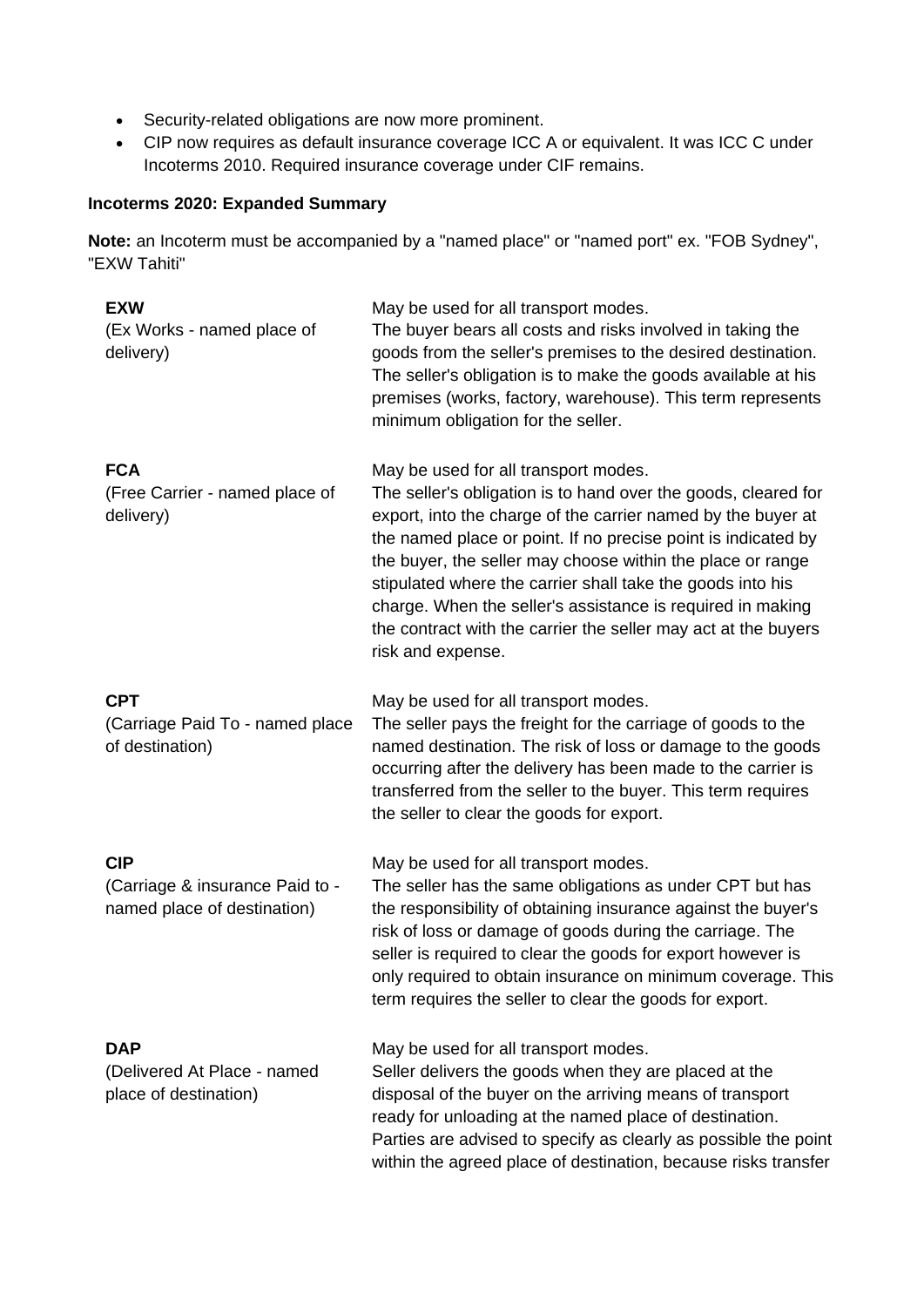at this point from seller to buyer. If the seller is responsible for clearing the goods, paying duties etc., consideration should be given to using the DDP term.

### **Responsibilities**

- Seller bears the responsibility and risks to deliver the goods to the named place
- Seller is advised to obtain contracts of carriage that match the contract of sale
- Seller is required to clear the goods for export
- If the seller incurs unloading costs at place of destination, unless previously agreed they are not entitled to recover any such costs
- Importer is responsible for effecting customs clearance, and paying any customs duties

#### **DPU**

(Delivered at Place Unloaded named place of destination)

**New Term** - replaces Incoterms 2010 rule DAT (Delivered At Terminal)

May be used for all transport modes.

There are no restrictions on the named place – it can be ex. a transport hub, a warehouse or the buyer's depot. *Specify the place precisely*, as many transport hubs are very large.

### **Responsibilities**

- The seller is responsible for arranging carriage and for delivering the goods, unloaded from the arriving means of transport, at the named place
- Risk transfers from seller to buyer when the goods have been unloaded
- This is the only rule that requires the seller to unload the goods in order to complete delivery
- The buver is responsible for import clearance and any applicable local taxes or import duties

### May be used for all transport modes.

The seller is responsible for delivering the goods to the named place in the country of importation, including all costs and risks in bringing the goods to import destination. This includes duties, taxes and customs formalities.

### **DDP**

(Delivered Duty Paid - named place of destination)